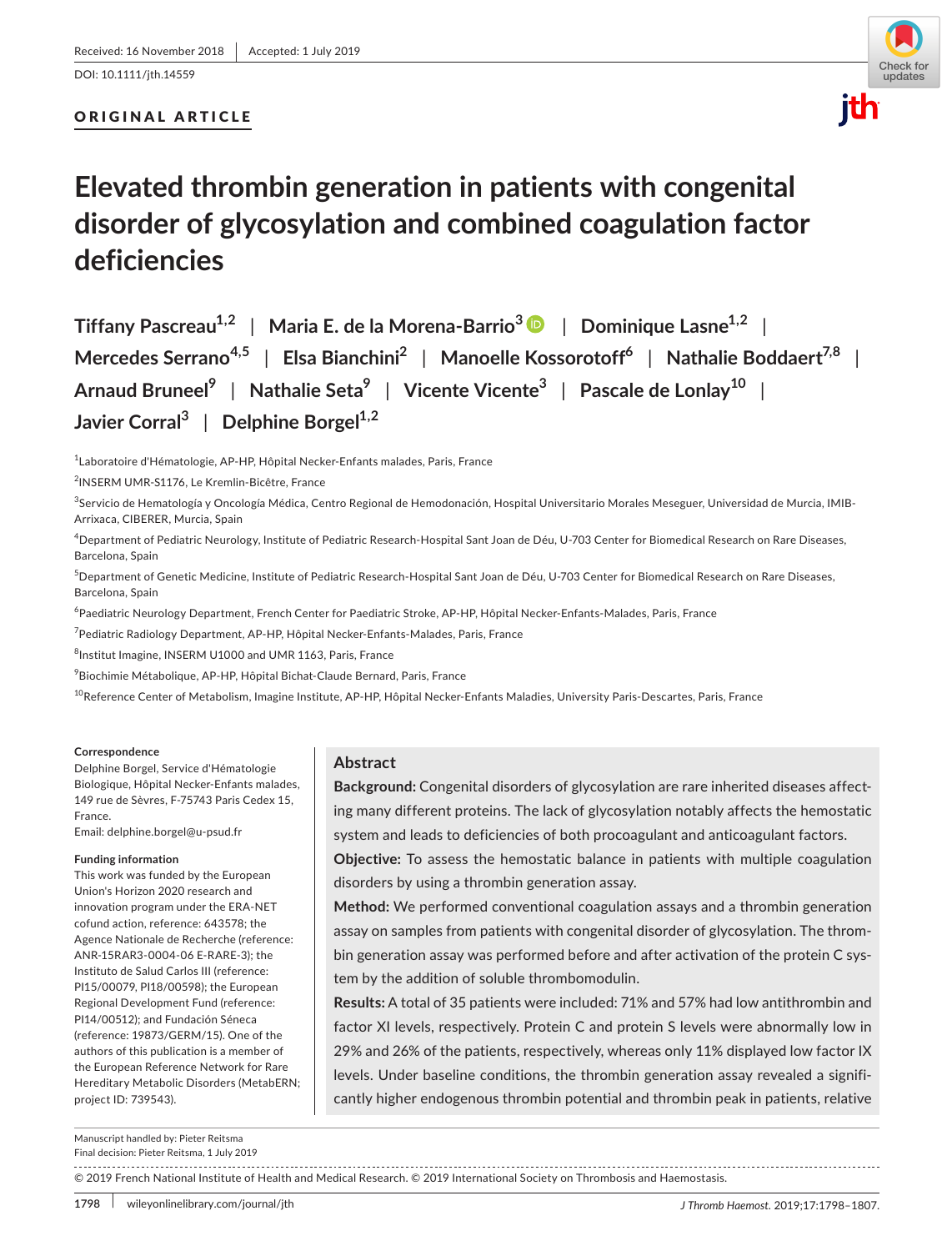to controls. After spiking with thrombomodulin, we observed impaired involvement of the protein C system. Hence, 54% of patients displayed a hypercoagulant phe‐ notype in vitro. All the patients with a history of stroke‐like episodes or thrombosis displayed this hypercoagulant phenotype.

**Conclusion:** A thrombin generation assay revealed a hypercoagulant in vitro pheno‐ type under baseline condition; this was accentuated by impaired involvement of the protein C system. This procoagulant phenotype may thus reflect the risk of severe vascular complications. Further research will have to determine whether the throm‐ bin generation assay is predictive of vascular events.

**KEYWORDS**

coagulation disorder, congenital disorder of glycosylation, thrombin generation assay

# **1** | **INTRODUCTION**

Hemostasis is a physiological process that maintains blood flow and prevents blood loss (through clot formation) following vascular injury. Many coagulation proteins are involved in clot formation, and a deficiency in any one of them may lead to bleeding. Extension of the clot is regulated by physiological inhibitors, which may cause throm‐ bosis if they are lacking or altered. The final result is a tightly regu‐ lated balance between procoagulant and anticoagulant factors. $^{\rm 1}$  The impairment of a single coagulation protein—usually resulting from mutation of the coding gene—may disrupt the hemostatic balance and thus lead to bleeding or thrombosis. On one hand, hemophilia is characterized by a lack in procoagulant factors VIII (FVIII) or IX (FIX), and results in severe bleeding. $^2$  On the other, a deficiency in antithrombin (AT), a key endogenous coagulation inhibitor, and the first thrombophilic risk factor to be discovered in humans, leads to thrombosis. Since the discovery of AT, procoagulant states result‐ ing from impairment of the protein C (PC) system have been iden‐ tified.<sup>3</sup> Some contexts (such as cirrhosis, the neonatal period, and disseminated intravascular coagulation) produce a combination of protein deficiencies that affect both procoagulant and anticoagulant factors.4,5 A lesser known etiology for combined impairments of co‐ agulation proteins is ascribed to congenital disorders of glycosyla‐ tion (CDG), a large group of rare inherited diseases. To date, around 100 different CDG have been identified. Because of the importance of the glycosylation process for the function of many proteins, im‐ paired glycosylation results in broad multisystem clinical manifesta‐ tions. The most frequent CDG is phosphomannomutase deficiency (*PMM2*‐CDG).<sup>6</sup> The clinical symptoms of *PMM2*‐CDG may include failure to thrive, developmental delay, cerebellar ataxia, strabismus, skeletal findings, and cardiac or renal involvement. $^7$  Coagulation factors, most of which are glycoproteins, are also frequently affected in CDG. Interestingly, patients with CDG may have a coagulation pat‐ tern that does not correspond to hepatocellular failure, factor consumption, or vitamin K deficiency. Indeed, low levels of both clotting factors (FIX and FXI) and coagulation inhibitors (especially AT, PC

#### Essentials

- Factor XI and antithrombin are mainly affected in con‐ genital disorders of glycosylation.
- We assessed the hemostatic balance using thrombin generation assay.
- We evidenced a hypercoagulant phenotype in vitro in most patients.
- Patients with a history of stroke‐like episodes or throm‐ bosis displayed the hypercoagulant state.

and protein S [PS]) are usually reported in the literature.<sup> $7-10$ </sup> Primary hemostasis might also be affected in patients with CDG; there is evidence of thrombocytopenia related to SLC35A1‐CDG (a form af‐ fecting a specific sialic acid transporter  $11$ ) or the enhancement of platelet aggregation in PMM2-CDG<sup>12</sup>even though the platelet Nglycoproteins appear to be normal.<sup>13</sup> In childhood, PMM2-CDG is marked by acute neurologic impairments mimicking stroke; these are commonly referred to as stroke‐like episodes. The episodes occur mainly during periods of fever or after head trauma, and are often re‐ vealed by confusional state, focal neurological deficit with mono‐ or hemiparesis, and sometimes, epileptic seizures.<sup>7,14</sup> The hemostatic system's role in the pathophysiology of stroke‐like episodes has not yet been characterized. During the first 72 hours of a stroke‐like episode, magnetic resonance imaging may reveal vasogenic edema that is not restricted to arterial territories $^{14-16}$ ; in contrast, ischemic occlusion is rarely observed.<sup>17</sup> Stroke-like episodes may affect up to 50% of patients with PMM2-CDG.<sup>7</sup> Thrombosis and hemorrhages are also reported in CDG, but are less frequent than stroke‐like episodes.<sup>7,16,18,19</sup> Because of multiple coagulation abnormalities affecting both procoagulant and anticoagulant factors, the hemostatic balance is difficult to assess in vivo. Hemostatic balance is usually in‐ vestigated by overall coagulation tests, such as the prothrombin time and the activated partial thromboplastin time; however, these tests have limitations. First, they explore only 5% of the total thrombin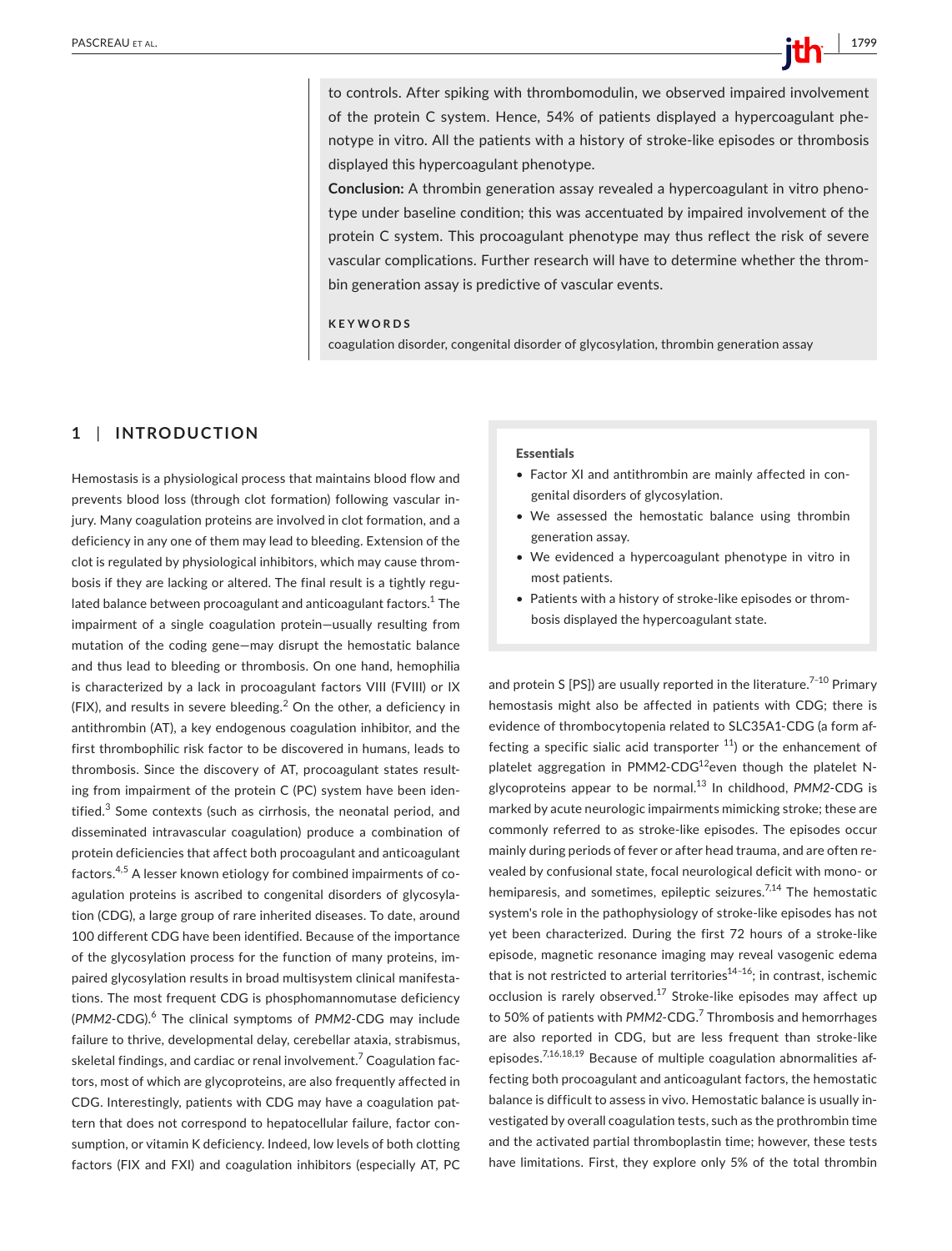**1800 |**  PASCREAU et al.

potential (i.e., just enough to clot the plasma).<sup>20</sup> Furthermore. the overall coagulation tests are not sensitive to coagulation inhibitors in general and the PC system in particular (which cannot be activated in the absence of soluble thrombomodulin [sTM]). The thrombin generation assay (TGA) probes the whole thrombin formation process—from generation to inhibition—and thus takes account of both clotting factors and clotting inhibitors.<sup>20,21</sup> By combining different analytical conditions, all the anticoagulant systems can be investigated (i.e., the AT system under baseline conditions and the PC system in the presence of  $sTM$ ).<sup>22</sup> Although the TGA has been used to study the coagulation balance in patients with cirrhosis. $^{23}$ in neonates,  $24,25$  and in patients with sepsis,  $26$  it has not previously been applied (in the presence and absence of sTM) to studies of pa‐ tients with CDG.

# **2** | **METHOD**

# **2.1** | **Study populations**

Thirty-five patients with confirmed CDG were enrolled in this retrospective, multicenter study between 2010 and 2017. Patients being treated with anticoagulants were excluded from the study. Samples from 35 control subjects were also collected during consultations before minor surgery. Control subjects with known coagulation abnormalities or taking anticoagulants were excluded. The study was approved by the local investigational review board (Necker Children's Hospital, Paris, France; reference: 2018‐TP‐4). Patients were provided with study information and gave their consent to participation.

#### **2.2** | **Standard coagulation assays**

Samples were collected in vacuum tubes containing 0.109 mol/L so‐ dium citrate. Platelet‐poor plasma was obtained after two cycles of centrifugation at 20°C for 15 minutes at 2000 × *g* (to achieve a platelet count <10  $\times$  10<sup>9</sup>/L), and then stored at −80°C. Standard coagulation tests were performed using the ACL TOP analyzer (Instrumentation Laboratory). Levels of FIX and FXI activity were measured in a clotting‐based assay using lyophilized, deficient plasma from Siemens (Siemens Healthcare Diagnostics SAS) or Werfen (Instrumentation Laboratory). AT activity was determined using a chromogenic assay (Stachrom® ATIII, Diagnostica Stago SAS). PC and PS anticoagulant activities were determined in specific clotting-based assays (Staclot<sup>®</sup> PC and Staclot® PS, respectively; Diagnostica Stago SAS). The re‐ sults were interpreted according to the age‐appropriate reference interval for each assay.<sup>5</sup>

# **2.3** | **The thrombin generation assay**

To standardize the results as much as possible, the TGA was solely performed in the central laboratory at Necker Children's Hospital, using the calibrated, automated thrombogram method.<sup>27</sup> Samples were mixed with PPP reagent<sup>®</sup> (tissue factor: 5 pmol/L; phospholipids:

4 μmol/L) (Diagnostica Stago) in a 96‐well plate (Immulon, 2HB clear U-bottom; Thermo Fisher Scientific). All samples were run in duplicate. Coagulation was triggered with calcium chloride in buffer containing the fluorogenic substrate (FluCa-kit reagent<sup>®</sup>, Diagnostica Stago). For each individual plasma sample, we used a thrombin calibrator (Diagnostica Stago) to correct for differences in sample color, inner filter fluorescence, and substrate consumption. Fluorescence was recorded for 60 minutes in a Fluoroskan Ascent microplate fluorimeter (Thermolab Systems), and the data were then analyzed using Thrombinoscope™ software (version 5.0.0.742; Diagnostica Stago). The endogenous thrombin potential (ETP), the thrombin peak, the time to the thrombin peak, and the lag time were recorded for each assay. To assess the impact of the PC system on the TGA result, experiments were also conducted in the presence of recombinant sTM (American Diagnostica) at a final concentration of 7.5 nmol/L. As described by Perrin et al,<sup>26</sup> an index "R" was calculated for the TGA parameters (i.e., the value in the presence of sTM divided by the value in the absence of sTM); the closer the ratio is to 1, the weaker the response to the PC system.

# **2.4** | **Statistical analysis**

All quantitative variables were expressed as the median (interquar‐ tile range). Statistical analysis was performed with Prism software (GraphPad Software Inc.). Intergroup comparisons were performed using the Mann‐Whitney *U* test. Correlations were determined by calculating Spearman's coefficient. The threshold for statistical significance was set to *P* < 0.05.

# **3** | **RESULTS**

# **3.1** | **Characteristics of the study populations**

Thirty‐five patients with confirmed CDG (15 males and 20 females; median age: 10 [4; 14] years) were enrolled in the study (Table 1). The control population comprised 35 volunteers (20 males and 15 females; median age: 8 [2; 14] years). The patient and control group did not differ significantly with regard to age (*P* = .3115). During a retrospective review of the participants' medical records, we found that 10 patients with CDG had a history of stroke‐like episodes  $(n = 7)$ , a thrombotic event  $(n = 2)$  or both  $(n = 1)$ . No major bleeding (defined according to the International Society on Thrombosis and Hemostasis criteria) was reported, although bleeding related to es‐ ophageal varices occurred in two patients with mannose phosphate isomerase CDG. None of the blood samples were collected during an acute event.

# **3.2** | **Combined coagulation protein deficiencies in patients with CDG**

Given that FIX, FXI, AT, PC, and PS are primarily affected in  $CDG<sub>1</sub><sup>7-10</sup>$ we chose to assay these coagulation factors. Indeed, we found that CDG syndrome affected the activity of clotting factors and plasma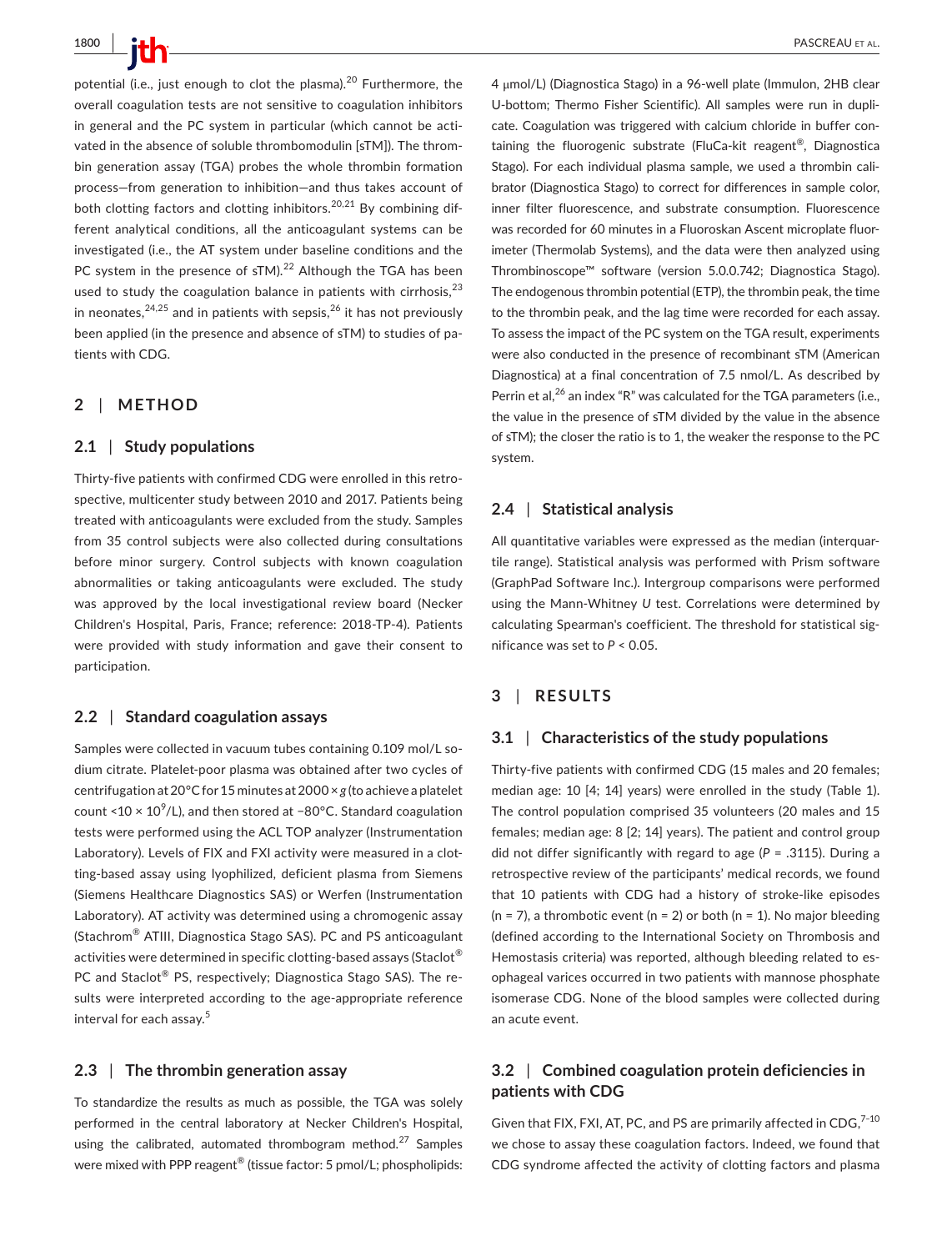|                                                                                   | PASCREAU ET AL.                |                          |                                       |                                 |                  |                  |                    |                  |                   |                                 |                    |                  |                |                |                          |                          |                  |                         |                                                                  |                  |                  |                   |                  |                  |                  |                 |                          |                  | jth                          | 1801        |
|-----------------------------------------------------------------------------------|--------------------------------|--------------------------|---------------------------------------|---------------------------------|------------------|------------------|--------------------|------------------|-------------------|---------------------------------|--------------------|------------------|----------------|----------------|--------------------------|--------------------------|------------------|-------------------------|------------------------------------------------------------------|------------------|------------------|-------------------|------------------|------------------|------------------|-----------------|--------------------------|------------------|------------------------------|-------------|
|                                                                                   |                                |                          |                                       |                                 |                  |                  |                    |                  |                   |                                 |                    |                  |                |                |                          |                          |                  |                         |                                                                  |                  |                  |                   |                  |                  |                  |                 |                          |                  |                              |             |
|                                                                                   | Event                          |                          |                                       | SL/femoral artery<br>thrombosis | 5 <sup>1</sup>   |                  | 5                  |                  |                   |                                 | 51                 | 5                |                |                |                          |                          |                  |                         | bosis/bleeding from<br>esophageal varices<br>Jugular vein throm- |                  | $\overline{S}$   |                   |                  | 5                |                  | ≨               |                          |                  | thrombophlebitis<br>Cerebral | (Continues) |
|                                                                                   | Protein S (%)                  | 89                       | 123                                   | $\overline{7}$                  | $78$             | $38\,$           | 72                 | 86               | 101               | 118                             | 59                 | 42               | $61$           | 53             | $62$                     | 101                      | 75               | 36                      | 60                                                               | 64               |                  | 66                | 62               | 46               | 46               | $69$            | 112                      | 59               | $\frac{6}{5}$                |             |
|                                                                                   | Protein C (%)                  | 111                      | 113                                   | 27                              | 68               | $63$             | $\overline{24}$    | $\gtrsim$        | $\overline{6}$    | 85                              | 41                 | $\frac{2}{5}$    | 65             | $\overline{2}$ | 56                       | 125                      | 116              | 28                      | 48                                                               | 100              | 51               | $\overline{70}$   | 111              | $\mathfrak{H}$   | $68$             | 141             | 29                       | $73\,$           | 61                           |             |
|                                                                                   | Antithrombin (%)               | 92                       | 96                                    | 32                              | 38               | 35               | 45                 | $51\,$           | 102               | 109                             | 34                 | $48$             | 43             | 43             | 36                       | 111                      | 92               | 20                      | $87$                                                             | 75               | $\overline{17}$  | $53\,$            | 100              | $\circ$          | $\overline{a}$   | 50              | 30                       | 113              | $\frac{1}{6}$                |             |
|                                                                                   | Factor XI (%)                  | 95                       | $98$                                  | $\overline{24}$                 | 21               | $\overline{31}$  | 34                 | 48               | $\overline{6}$    | 103                             | 27                 | 32               | $\mathfrak{a}$ | 20             | $51\,$                   | 140                      | $96$             | 20                      | 48                                                               | $89$             | 27               | 54                | $\infty$         | 25               | 140              | 59              | $38$                     | 119              | 71                           |             |
|                                                                                   | Factor IX (%)                  | 78                       | 100                                   | 66                              | $\mathfrak{p}$   | $\Xi$            | $71\,$             | $73$             | 102               | 92                              | 68                 | $85$             | $80$           | $86$           | $73$                     | 105                      | $\overline{7}$   | $\overline{19}$         | 47                                                               | $68$             | $71\,$           | $81$              | 84               | 25               | 143              | $\delta\phi$    | 46                       | 103              | 108                          |             |
|                                                                                   | Fibrinogen<br>(8/L)            | 2.7                      | $\begin{array}{c} \hline \end{array}$ | 3.6                             | 5.1              | 2.3              | $2.1\,$            | 2.7              | $\mathsf{I}$      | 3.24                            |                    | 3.39             | 2.6            | J.             | $2.8$                    | 2.9                      | 2.8              | $0.\overline{8}$        | 1.6                                                              | 2.02             | 4.0              | 2.7               | 2.1              | 3.6              | $3.\overline{3}$ | 2.6             | $1.1\,$                  | 2.2              | 2.1                          |             |
| Clinical characteristics of patients with CDG, and levels of coagulation proteins | aPTT (ratio)                   | 1.07                     | $1.02$                                | 1.31                            | 1.26             | 1.23             | 1.11               | $1.13$           | 1.14              | 1.04                            | 1.37               | $1.31$           | 1.41           | 1.17           | 1.25                     | 0.88                     | 1.09             | 2.19                    | 1.43                                                             | 1.41             | 0.97             | 1.30              | 1.05             | 1.06             | 0.97             | $\mathbf{I}$    | $\overline{\phantom{a}}$ | 1.08             | 1.13                         |             |
|                                                                                   | PT(%)                          | 98                       | 95                                    | 75                              | $86$             | 92               | 47                 | 98               | $74$              | 100                             | $66$               | 108              | $85$           | $87\,$         | $\frac{2}{\sqrt{6}}$     | 103                      | 107              | 55                      | 72                                                               | $\delta\phi$     | 103              | $\boldsymbol{71}$ | 110              | $\infty$         | 67               | $\perp$         | 46                       | 82               | 92                           |             |
|                                                                                   | CDG                            | PMM <sub>2</sub>         | PMM <sub>2</sub>                      | PMM <sub>2</sub>                | PMM <sub>2</sub> | PMM <sub>2</sub> | PMM <sub>2</sub>   | PMM <sub>2</sub> | PMM <sub>2</sub>  | PMM <sub>2</sub>                | PMM <sub>2</sub>   | PMM <sub>2</sub> | ALG6           | ALG6           | $\overline{\mathsf{NP}}$ | $\overline{\mathsf{NP}}$ | PMM <sub>2</sub> | $\overline{\mathsf{M}}$ | $\overline{\mathsf{NP}}$                                         | PMM <sub>2</sub> | PMM <sub>2</sub> | PMM <sub>2</sub>  | PMM <sub>2</sub> | PMM <sub>2</sub> | PMM <sub>2</sub> | ALG12           | PMM <sub>2</sub>         | PMM <sub>2</sub> | PMM <sub>2</sub>             |             |
|                                                                                   | Sex                            | Σ                        | $\boldsymbol{\Sigma}$                 | Σ                               | Щ                | Щ                | $\mathrel{\sqcup}$ | Щ                | $\sqcup$          | $\mathrel{\sqcup\!\!\!\!\perp}$ | $\mathrel{\sqcup}$ | Σ                | Σ              | Σ              | $\sqcup$                 | Щ.                       | Σ                | Σ                       | Σ                                                                | Щ.               | Σ                | Щ.                | Щ.               | Щ                | Σ                | Щ               | $\mathrel{\sqcup}$       | Σ                | Σ                            |             |
|                                                                                   | Age at blood<br>collection (y) | $\overline{c}$           | $11\,$                                | 17                              | 5                | $\overline{10}$  | 12                 | 13               | 12                | 13                              | 16                 | $\infty$         | 14             | 12             | $18$                     | 15                       | 5                | 2 m                     | $\overline{10}$                                                  | $\infty$         | $\overline{ }$   | $\overline{4}$    | $\circ$          | $\overline{a}$   | $\infty$         | $\overline{21}$ | $\overline{\phantom{0}}$ | $\overline{c}$   | $\overline{a}$               |             |
| 1<br><b>TABLE</b>                                                                 | Patient (#)                    | $\overline{\phantom{0}}$ | $\sim$ $\sim$                         |                                 |                  | 4 m n r          |                    |                  | $\infty$ $\infty$ |                                 | $\overline{c}$     | 11               | $12\,$         | $\mathfrak{L}$ | $14$                     | 15                       | $26$             | $17$                    | $18$                                                             | $^{9}$           | 20               | 21                | 22               | 23               | 24<br>25         |                 | 26                       | 27               | 28                           |             |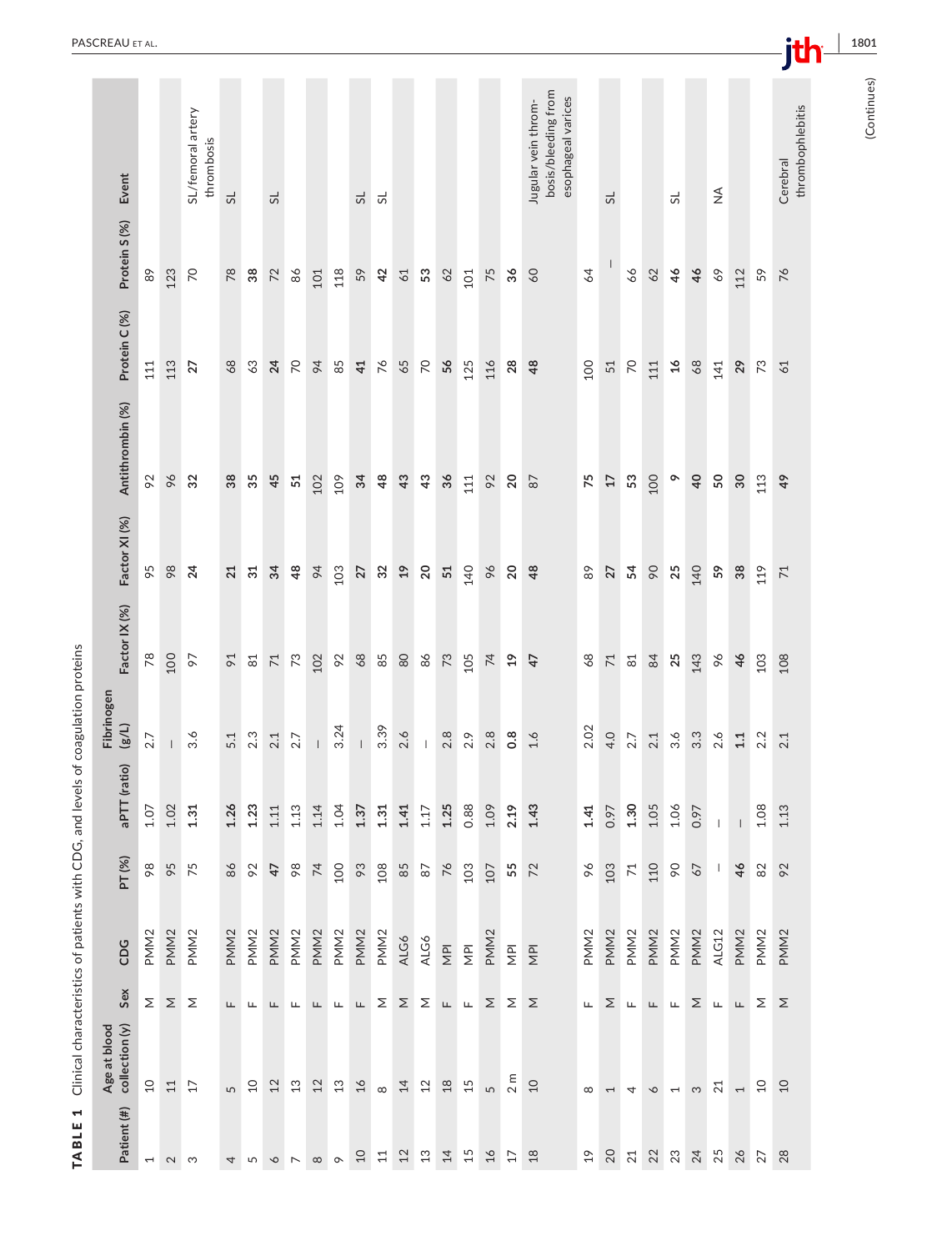|    | Patient (#) collection (y)<br>Age at blood | Sex | CDG              | PT (%) | PTT (ratio)<br>$\overline{5}$ | Fibrinogen<br>(1/3) | Factor IX (%) | Factor XI (%) | Antithrombin (%)                                                                                                                                                                                                               | Protein C (%) | Protein S (%) Event |                                       |
|----|--------------------------------------------|-----|------------------|--------|-------------------------------|---------------------|---------------|---------------|--------------------------------------------------------------------------------------------------------------------------------------------------------------------------------------------------------------------------------|---------------|---------------------|---------------------------------------|
| 29 | ო                                          |     | PMM <sub>2</sub> | 87     | 1.05                          | 3.8                 | <b>DOI</b>    | 55            | 89                                                                                                                                                                                                                             | $\frac{4}{4}$ | 42                  |                                       |
| 30 |                                            |     | PMM <sub>2</sub> | 97     | 1.15                          | 3.7                 | 64            | 34            | 37                                                                                                                                                                                                                             | 29            | 39                  | $\overline{5}$                        |
| ನ  | 12                                         | щ   | $\frac{p}{\geq}$ | 77     | 1.21                          | 2.2                 | 62            | 62            | 77                                                                                                                                                                                                                             | 56            | 59                  | Bleeding from es-<br>ophageal varices |
| 32 | $\overline{\mathcal{C}}$                   | Σ   | DPM <sub>1</sub> | 106    | 1.01                          | 3.1                 | 95            | 92            | 63                                                                                                                                                                                                                             | 99            | 91                  |                                       |
| 33 | $\frac{8}{18}$                             |     | DPAGT1           | 95     | I                             | 4.1                 | 103           | 124           | 101                                                                                                                                                                                                                            | 69            | 20                  |                                       |
| 34 | 25                                         |     | PMM <sub>2</sub> | 88     | 1.09                          | 3.2                 | 86            | 75            | 77                                                                                                                                                                                                                             | 79            | 82                  |                                       |
| 35 | $\frac{9}{2}$                              | Σ   | CCDC115          | 97     | 1.14                          | I                   | 82            | 52            | 4                                                                                                                                                                                                                              | 108           | $\frac{4}{3}$       |                                       |
|    |                                            |     |                  |        |                               |                     |               |               | carlistion workain lavale are averaged as a percent are of the normative worked value for nod discussed in the in hold time corrective research interestive references of the research interestive reference in the form of th |               |                     |                                       |

Coagulation protein levels are expressed as a percentage of the normative value for pooled plasma (set to 100%). Results in bold type correspond to values below the age‐adjusted normative reference i<br>A  $\frac{v}{v}$  $\overline{c}$ Coagulation protein levels are expressed as a percentage of the normative value for pooled plasma (set intervals. intervals. Reference values—prothrombin time (PT): >70%; activated partial thromboplastin time (aPTT): ratio <1.2; fibrinogen: 1.5-3.5 g/L; factor IX (age up to 3 mo: >20%; 3-6 mo: >40%; 6 mo-15 y: >50%; >15 y: >60%); factor XI (age up to 3 mo: >25%; 3‐6 mo: >50%; >6 mo: >60%); antithrombin (age 1‐3 mo: >50%; >3 mo: >80%); protein C (age 1‐3 mo: >40%; up to 15 y: >50%; >15 y: >70%); protein S (age 1‐6 mo: Reference values—prothrombin time (PT): >70%; activated partial thromboplastin time (aPTT): ratio <1.2; fibrinogen: 1.5‐3.5 g/L; factor IX (age up to 3 mo: >20%; 3‐6 mo: >40%; 6 mo‐15 y: >50%; >15 y: to 15 y: >50%; >15 y: >70%); protein S (age 1-6 mo: ~60%); factor XI (age up to 3 mo: >25%; 3-6 mo: >50%; >6 mo: >60%); antithrombin (age 1-3 mo: >50%; >3 mo: >80%); protein C (age 1-3 mo: >40%; up >50%; up to 15 y: >60%; up to 50 y: >50%) [26]. >50%; up to 15 y: >60%; up to 50 y: >50%) [26].

Abbreviations: ALG12, mannosyltransferase 8; ALG6, alpha-1,3-glucosyltransferase; CCDC115, coiled-coil domain containing 115; DPAGT1, dolichol-phosphate N-acetylglucosamine-1-phosphotransfer-Abbreviations: ALG12, mannosyltransferase 8; ALG6, alpha-1,3‐glucosyltransferase; CCDC115, coiled‐coil domain containing 115; DPAGT1, dolichol‐phosphate N‐acetylglucosamine‐1‐phosphotransfer‐ sse; DPM1, dolichol-phosphate-mannose synthase; MPI, phosphomannose isomerase; NA, not available; PMM2, phosphomannomutase 2; SL, stroke-like episode. ase; DPM1, dolichol‐phosphate‐mannose synthase; MPI, phosphomannose isomerase; NA, not available; PMM2, phosphomannomutase 2; SL, stroke‐like episode.

inhibitors. Relative to the age-appropriate reference interval,<sup>5</sup> we found that 20 patients (57%) had low FXI levels, whereas only 4 (11%) displayed low FIX levels. Levels of AT, PC, and PS were also low in 25 (71%), 10 (29%), and 9 (26%) patients, respectively (Table 1). Only five patients in our series had a single factor deficiency (AT) (Figure 1), suggesting that AT is more likely to be affected in CDG syndromes. Interestingly, FXI levels were low in 19/25 (76%) patients with an AT deficiency, whereas PC and/or PS deficiency was associ ‐ ated with AT deficiency (14/15 patients), FXI deficiency (14/15 pa ‐ tients), or both (13/15 patients) (Figure 1). Moreover, levels of FXI correlated well with levels of AT (Spearman's *r* = .8443; *P* < .0001; Figure 1).

#### **3.3**  | **The thrombin generation assay**

In the patients with CDG, the baseline TGA revealed an abnormal thrombin generation profile relative to controls (Figure 2B). We observed a greater median ETP (1435 [1160‐2163] nmol/L/min in patients with CDG vs 956 [893‐1157] nmol/L/min in controls, *P* < .0001) and a greater thrombin peak (230 [193‐284] vs 157 [110‐207] nmol/L, respectively; *P* < .0001; Figure 2B). The lag time and the time to peak were shorter in patients with CDG than in con ‐ trols (2.50 [2.00‐3.00] vs 2.84 [2.67‐3.50] minutes for the lag time, *P* = .001, and 5.23 [4.34‐6.50] vs 7.00 [5.84‐8.33] minutes for the time to peak, respectively, *P* = .0008; Figure 2B). Under baseline conditions, these changes in the thrombin generation profile evi ‐ denced a hypercoagulant state in the patients. Similar results were obtained when the TGA was performed at a low TF concentration (1 pmol/L) in 25 patients with CDG, relative to controls (Figure S1).

To evaluate the response to the PC system, the TGA was then performed in the presence of 7.5 nmol/L of sTM. Spiking with sTM is expected to decrease the ETP and the peak (relative to the base ‐ line condition, as illustrated by the control thrombogram shown in Figure 2A). When the PC system is not activated, the relative decreases in the ETP and peak are not observed (see patient 6 in Figure 2A). The assay's sensitivity to the PC system is reflected by the RETP and R<sup>Peak</sup> ratios. The response to PC system was altered in patients with CDG (relative to controls) as illustrated by the greater values of  $R^{ETP}$  (0.37 [0.26-0.62] vs 0.23 [0.14-0.32], respectively;  $P = .0005$ ) and R<sup>Peak</sup> (0.48 [0.33-0.74] vs 0.35 [0.28-0.49], respectively; P = .0104; Figure 2C). The impaired PC involvement in patients with CDG accentuates the hypercoagulant state observed in vitro under baseline conditions.

Last, the overall hemostatic balance for each patient was as ‐ sessed with regard to the baseline ETP (in the absence of sTM, cor ‐ responding to the ability to generate thrombin) and  $R^{ETP}$  (reflecting impairment of the PC system; Figure 3). Baseline thrombin genera ‐ tion (reflected by the ETP) is influenced by the deficiencies in pro ‐ coagulant factors (FIX and FXI) and AT, whereas  $R^{\text{ETP}}$  is influenced by the PC system. Nineteen of the 35 patients (54%) expressed a hypercoagulant phenotype in vitro (relative to controls), with ele ‐ vated baseline thrombin generation (n = 9), impaired involvement of the PC system (n = 5), or both (n = 5). Moreover, all 10 patients with

TABLE 1

TABLE 1 (Continued)

(Continued)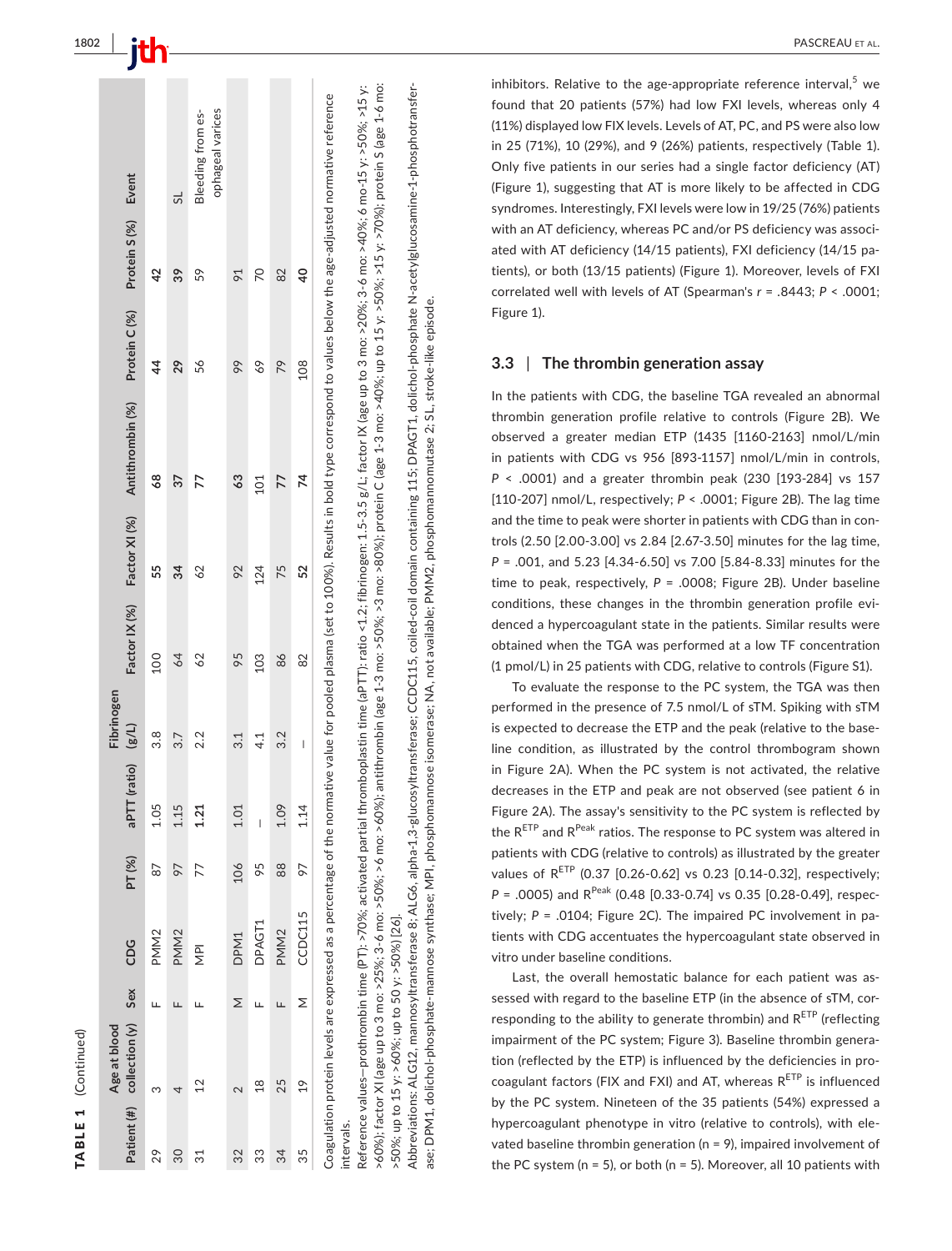CDG and a documented history of stroke‐like episodes (n = 7) or thrombotic events ( $n = 2$ ) or both ( $n = 1$ ) displayed a hypercoagulant phenotype in the TGA. The small number of patients prevented us from performing a  $2 \times 2$  contingency table analysis.

# **4** | **DISCUSSION**

In CDG syndrome, the lack of glycosylation affects many plasma gly‐ coproteins, including hemostatic proteins, which generally contain several glycosylation sites. $^{28}$  As previously described in the literature on patients with CDG, $7-10$  we observed in our series a characteristic coagulation pattern, with a decrease in both procoagulant and anticoagulant factors. AT and FXI were the main coagulation factors affected, with low levels in, respectively, 71% and 57% of the patients with CDG; this was probably because the lack of glycosylation is known to have a strong impact on the folding, secretion, and/or stability of these proteins.<sup>29,30</sup> Clearance might also be affected by the glycosylation defect; indeed, sialidase treatment of AT is associated with a significantly shorter in vivo half-life in rabbits. $31$ The lack of glycosylation might also affect the coagulation proteins' activity as well as their levels. Indeed, the absence of AT's N‐glycan chain at Asn 135 results in a greater affinity for heparin.<sup>32,33</sup> The PC and PS levels were also low in 29% and 26% of the patients, respec‐ tively, whereas only 11% of the patients displayed a FIX deficiency. PC also has four glycosylation sites, which are reportedly involved in the protein's secretion, its activation by the thrombin‐TM complex or its anticoagulant activity.<sup>34</sup>

In the present study, we used an approach to assess the impact of combined deficiencies (affecting both procoagulant and antico‐ agulant factors) on the hemostatic balance in patients with CDG. The TGA enabled us to assess the entire thrombin formation pro‐ cess (from generation to inhibition), and thus to take account of both clotting factors and coagulation inhibitors. In patients with CDG,



FIGURE 1 Correlation between factor XI (FXI) and antithrombin levels in patients with congenital disorders of glycosylation (CDG). Dashed lines represent the reference interval in children over the age of 6 months (for CDG 17, aged 2 months, the reference interval is >50% for antithrombin and >25% for FXI). Patients who also displayed protein C and/or PS deficiencies are represented by gray crossed circles. The correlation between FXI and antithrombin levels was determined using Spearman's rank test

tion (i.e., a significant increase in ETP and the peak) and a shorter lag time and time to peak in patients with CDG, relative to controls. These results attest to a hypercoagulant state in vitro under baseline conditions. In order to assess the response to the PC system, we also performed the TGA after spiking with  $sT M^{22}$ ; we observed a significant impaired involvement of the PC system. This impairment was probably the result of the protein C deficiency evidenced in 29% of the patients. The lower sensitivity to the PC system in patients accentuated the hypercoagulant phenotype observed at baseline in vitro. This approach to characterizing hemostasis (i.e., applying the TGA under baseline conditions and then after activation of the PC system) has already been used to study the coagulation balance in patients with combined coagulation factor deficiencies. Indeed, in clinical settings affecting both procoagulant and anticoagulant factors such as cirrhosis<sup>23,35</sup> and the neonatal period,<sup>25</sup> the results of the TGA suggest that the overall hemostatic balance is not al‐ tered: a decrease in thrombin generation is counterbalanced by a decrease in sensitivity to the PC system. This probably explains the low bleeding tendency of patients with cirrhosis other than gastrointestinal bleeding, the pathophysiology of which is mainly related to portal hypertension and therefore leads to esophageal varices, rather than coagulation impairment.<sup>36</sup> Similarly, two patients in our series experienced bleeding related to esophageal varices and portal hypertension: a hypercoagulant TGA profile was seen for patient 18, whereas patient 31 had a normal profile. A relatively normal coagulation balance (according to the TGA) has been reported in neonates, despite markedly low levels of vitamin K‐dependent coagulation fac‐ tors.<sup>25</sup> In the context of septic shock, and despite a clear impairment of thrombin generation under baseline conditions (probably reflecting consumption coagulopathy), patients are highly resistant to the PC system-leading to an overall procoagulant phenotype in vitro.<sup>26</sup> Interestingly, the patients with CDG in our series who had experi‐ enced stroke-like episodes or thrombosis all displayed a hypercoagulant phenotype in vitro. This observation suggests that patients with a disrupted hemostatic balance are more exposed to the occurrence of stroke‐like episodes or thrombosis. Furthermore, none of the patients with a normocoagulable phenotype had a history of thrombosis or stroke‐like episodes. Despite this hypercoagulant in vitro phenotype in patients with CDG, the incidence of thrombosis in our series was low (three cases). We hypothesize that in vivo the prothrombotic effect of AT deficiency is counterbalanced by the low level of FXI—as suggested by the strong correlation between AT and FXI levels in our study population. Furthermore, it has been reported that patients with FXI deficiency have a low incidence of thrombotic events.37,38 In our series, the patients were more likely to have a history of stroke‐like episodes than a history of throm‐ botic events. In children, the occurrence of stroke‐like episodes is not limited to PMM2‐CDG syndrome; many disorders (such as mi‐ graine, epilepsy, and even tumors) can mimic stroke.<sup>39</sup> In patients with PMM2‐CDG, the pathophysiology of stroke‐like episodes has yet to be characterized. Recently, their similarity with acute events in channelopathy related to familial hemiplegic migraine has offered

application of the TGA revealed higher levels of thrombin genera-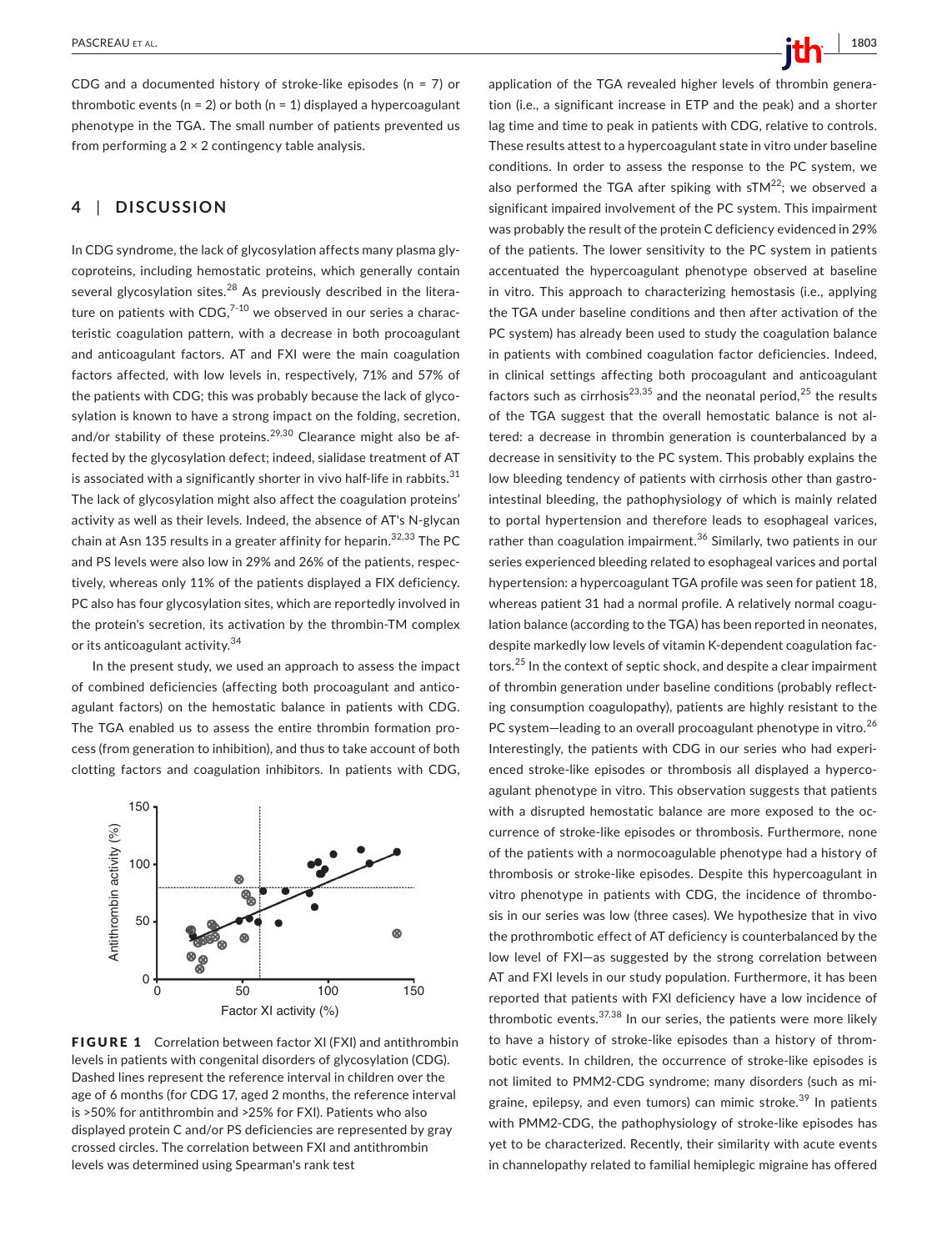

FIGURE 2 Results of the thrombin generation assay. Thrombin generation was performed with PPP reagent<sup>®</sup> (final concentrations: tissue factor, 5 pmol/L; phospholipids, 4 μmol/L). The endogenous thrombin potential (ETP, nmol/L/min), thrombin peak (peak, nmol/L), lag time (min), and time to peak (min) were recorded. A, Typical thrombograms. Thrombogram obtained in the absence of thrombomodulin (TM; black line) using plasma from controls (left panel). The addition of thrombomodulin (7.5 nmol/L) resulted in a decrease in thrombin generation (gray line) via the activation of protein C. Baseline thrombin generation in patient 6 (right panel) revealed a hypercoagulant profile, relative to controls. After the addition of TM, a hypocoagulant effect was no longer observed (gray line) because of an impairment of protein C. The data are representative of two independent experiments. B, Baseline thrombin generation. Each point corresponds to a study participant, and the mean ± SEM is also shown. Patients with a history of a stroke-like episode or thrombosis are represented by triangles. C, Response to thrombomodulin addition. Results are expressed as the RETP ratio (ETP in the presence of TM/ETP in the absence of TM) and the RPeak ratio (peak in the presence of TM/peak in the absence of TM). Data are presented as the mean ± SEM. \**P* < .05; \*\**P* < .01; \*\*\**P* < .001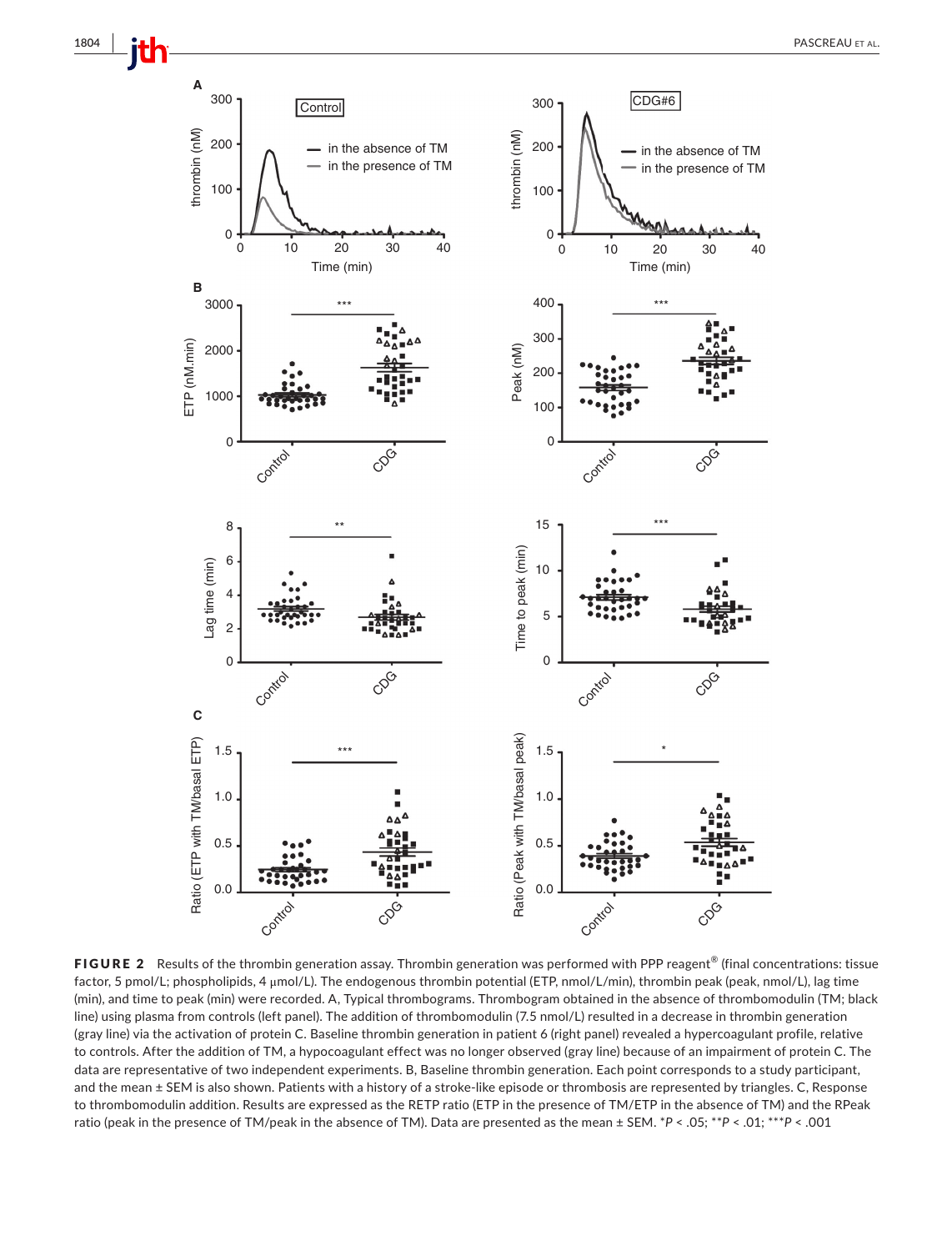

FIGURE 3 Distribution of patients according to their in vitro phenotype in the TGA. The quadrants are defined according to the highest values obtained in controls, delimiting three areas. The white area corresponds to a normal ETP and R index, or both an altered ETP and R index, or a high ETP with low R index (defined as normal coagulation phenotypes). The gray area corresponds to a high R index with a normal or high ETP, or a high ETP with a normal R index (defined as hypercoagulable phenotypes). The hatched area corresponds to an altered ETP with a normal or low R index, or a normal ETP with an altered R index (defined as hypocoagulable phenotypes). Patients with CDG who had a history of stroke‐like episodes or thrombosis are illustrated as crossed circles

a research approach.<sup>14</sup> Even though there is no evidence of ischemic occlusion during stroke-like episodes in PMM2-CDG, $^{14-16}$  the hypercoagulability state may still contribute to their development. Indeed, as hypothesized in migraine with aura, the occurrence of a transient ischemic attack cannot be ruled out.<sup>40,41</sup>

Stroke-like episodes have several reported triggering factors. In particular, hyperthermia may reduce the activity of PMM2 and thus accentuate the glycosylation defects affecting coagulation factors. Indeed, temperature instability of several PMM2 variants has been reported in the literature.<sup>42</sup> Furthermore, for some AT variants, hyperthermia reportedly induced a conformational change in the protein and transient AT deficiency, leading to an increased risk of thrombosis.43,44 Patients with *PMM2*‐CDG and pre‐existing coagulation abnormalities appear to be more sensitive to disturbing factors or trauma and thus disseminated intravascular coagulation, as already described during stroke‐like episodes or in inflammatory disease.<sup>17,45</sup> Another case report indicated that surgery is also a critical situation because administration of FXI triggered a serious coagulation imbalance and disseminated intravascular coagulation.<sup>46</sup> These observations suggest that coagulation protein deficiencies in patients with CDG should be considered as a whole and not in isolation.

Our study had some limitations. In contrast to the purified sTM used in the assay, the patients' abnormally glycosylated TM may be less well secreted or less active. Indeed, the deletion of EGF‐like do‐ mains 4 and 5 (which contain N‐glycan chains) reduces thrombin's binding affinity and its cofactor activity. $47$  Thus, mobilization of the PC system might have been more impaired in vivo in patients with CDG than in vitro. Although the plasma thrombomodulin concentration was higher in patients with CDG than in controls (2.95 [2.24‐4.33] vs 2.06 [1.79‐2.38] ng/mL, *P* = .0009; Figure S2), it was probably not high enough to counterbalance the procoagulant phe‐ notype observed in the TGA. Indeed, the TM concentration used in the assay is 100 times higher than those measured in plasma. Moreover, antithrombotic effects of human recombinant soluble thrombomodulin was observed at plasma levels ranging from 100 to 1000 ng/mL.<sup>48,49</sup>

We did not explore the role of the second physiological thrombin inhibitor ( $α2$ -macroglobulin), levels of which are higher in children than in adults. Indeed, levels of  $\alpha$ 2-macroglobulin are significantly elevated up to the age of 10 years.<sup>50</sup> Alpha2-macroglobulin is also highly N‐glycosylated, and abnormal isoforms were evidenced in one patient with  $CDG<sup>51</sup>$  and thus are possibly involved in the modulation of coagulation in patients with CDG. Furthermore, the TGA was performed on platelet‐poor plasma that lacked the other blood cells involved in hemostasis (such as platelets). Last, the TGA is reportedly suitable for detecting an AT deficiency and seems less influenced by FXI. TGA is more sensitive to FXI in the presence of platelets and when the tissue factor concentration is low. $52-54$  In our conditions, when TGA is assessed in platelet-poor plasma with high tissue factor concentration (5 pmol/L), the thrombin generation profile is primarily driven by antithrombin deficiency. However, with low tissue factor concentration (1 pmol/L), an impact of FXI deficiency cannot be ruled out.<sup>55</sup> In a subset of our patients and age-matched controls, TGA was also performed with low tissue factor concentration (1 pmol/L), and we observed significantly greater in the ETP and the thrombin peak in patients with CDG (Figure S1).

A prospective study will be necessary to determine whether the TGA phenotype predicts the occurrence of vascular events. Even though no stroke‐like episodes and/or thrombosis were reported in study participants with no history of coagulation abnormalities, one cannot rule out the occurrence of a coagulation imbalance during a febrile episode or in another situation favoring the accentuation the N‐glycosylation defect.

#### **ACKNOWLEDGEMENTS**

The authors thank Belén Pérez‐Dueñas, Silvia Navarro, Ewa Wypasek, Magalie Barth, Alina Arion, and Eric Bauchart for support with data collection and patient enrollment. Special thanks also go to Caroline Elie and Nelly Briand from the Clinical Research Unit for expert advice on performing the study.

### **CONFLICTS OF INTEREST**

The authors have nothing to disclose.

# **AUTHOR CONTRIBUTIONS**

All authors contributed to the preparation of the article and met the required conditions for authorship. D. Borgel and J. Corral de‐ signed the study. M. Serrano, M. Kossorotoff, and P. De Lonlay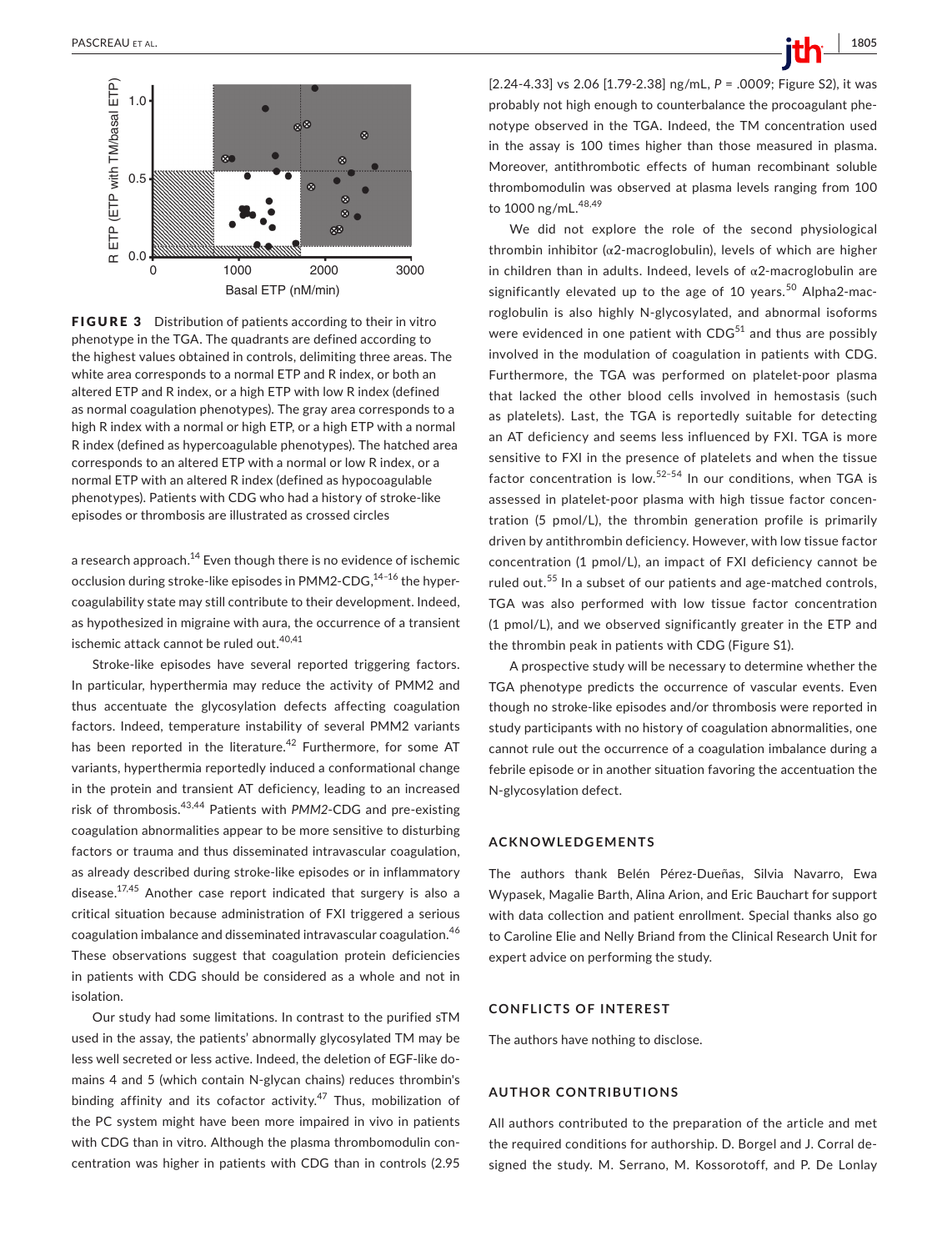visited patients and collected data. D. Lasne, N. Boddaert, A. Bruneel, N. Seta, and V. Vicente collected data. T. Pascreau per‐ formed the assays. T. Pascreau, M. E. de la Morena‐Barrio, and E. Bianchini collected, analyzed, and interpreted the data. T. Pascreau and D. Borgel wrote the article. All the authors revised the article for critical content.

# **ORCID**

*Maria E. Morena‐Barrio* <https://orcid.org/0000-0001-7426-4947>

# **REFERENCES**

- 1. Davidson CJ, Tuddenham EG, McVey JH. 450 million years of he‐ mostasis. J Thromb Haemost. 2003;1:1487–94.
- 2. Peyvandi F, Kunicki T, Lillicrap D. Genetic sequence analysis of in‐ herited bleeding diseases. Blood. 2013;122:3423–31.
- 3. Martinelli I, De Stefano V, Mannucci PM. Inherited risk factors for venous thromboembolism. Nat Rev Cardiol. 2014;11:140–56.
- 4. Tripodi A. Liver disease and hemostatic (Dys)function. Semin Thromb Hemost. 2015;41:462–7.
- 5. Toulon P, Berruyer M, Brionne‐François M, Grand F, Lasne D, Telion C, et al. Age dependency for coagulation parameters in paediatric populations. Results of a multicentre study aimed at defining the age‐specific reference ranges. Thromb Haemost. 2016;116:9–16.
- 6. Jaeken J, Péanne R. What is new in CDG? J Inherit Metab Dis. 2017;40:569–86.
- 7. Schiff M, Roda C, Monin M‐L, Arion A, Barth M, Bednarek N, et al. Clinical, laboratory and molecular findings and long‐term follow‐up data in 96 French patients with PMM2‐CDG (phosphomannomu‐ tase 2‐congenital disorder of glycosylation) and review of the liter‐ ature. J Med Genet. 2017;54:843–51.
- 8. Van Geet C, Jaeken J. A unique pattern of coagulation abnormali‐ ties in carbohydrate‐deficient glycoprotein syndrome. Pediatr Res. 1993;33:540–1.
- 9. Stibler H, Holzbach U, Tengborn L, Kristiansson B. Complex func‐ tional and structural coagulation abnormalities in the carbohydrate‐ deficient glycoprotein syndrome type I. Blood Coagul Fibrinolysis. 1996;7:118–26.
- 10. Fiumara A, Barone R, Buttitta P, Musso R, Pavone L, Nigro F, et al. Haemostatic studies in carbohydrate-deficient glycoprotein syndrome type I. Thromb Haemost. 1996;76:502–4.
- 11. Kauskot A, Pascreau T, Adam F, Bruneel A, Reperant C, Lourenco‐ Rodrigues M‐D, et al. A mutation in the gene coding for the sialic acid transporter SLC35A1 is required for platelet life span but not proplatelet formation. Haematologica. 2018;103:e613–7.
- 12. Geet CV, Jaeken J, Freson K, Lenaerts T, Arnout J, Vermylen J, et al. Congenital disorders of glycosylation type Ia and IIa are associated with different primary haemostatic complications. J Inherit Metab Dis. 2001;24:477–92.
- 13. de la Morena-Barrio ME, Di Michele M, Lozano ML, Rivera J, Pérez-Dueñas B, Altisent C, et al. Proteomic analysis of platelet N‐glyco‐ proteins in PMM2‐CDG patients. Thromb Res. 2014;133:412–7.
- 14. Izquierdo‐Serra M, Martínez‐Monseny A, López L, Carrillo‐García J, Edo A, Ortigoza‐Escobar J, et al. Stroke‐like episodes and cerebellar syndrome in phosphomannomutase deficiency (PMM2‐CDG): ev‐ idence for hypoglycosylation‐driven channelopathy. Int J Mol Sci. 2018;19:619.
- 15. Dinopoulos A, Mohamed I, Jones B, Rao S, Franz D, deGrauw T. Radiologic and neurophysiologic aspects of stroke‐like episodes in children with congenital disorder of glycosylation type Ia. Pediatrics. 2007;119:e768–72.
- 16. Arnoux JB, Boddaert N, Valayannopoulos V, Romano S, Bahi‐ Buisson N, Desguerre I, et al. Risk assessment of acute vascular events in congenital disorder of glycosylation type Ia. Mol Genet Metab. 2008;93:444–9.
- 17. Ishikawa N, Tajima G, Ono H, Kobayashi M. Different neuroradiological findings during two stroke‐like episodes in a patient with a con‐ genital disorder of glycosylation type Ia. Brain Dev. 2009;31:240–3.
- 18. Linssen M, Mohamed M, Wevers RA, Lefeber DJ, Morava E. Thrombotic complications in patients with PMM2‐CDG. Mol Genet Metab. 2013;109:107–11.
- 19. Tamminga RYJ, Lefeber DJ, Kamps WA, van Spronsen FJ. Recurrent thrombo‐embolism in a child with a congenital disorder of gly‐ cosylation (CDG) type Ib and treatment with mannose. Pediatr Hematol Oncol. 2008;25:762–8.
- 20. Mann KG, Brummel K, Butenas S. What is all that thrombin for? J Thromb Haemost. 2003;1:1504–14.
- 21. Hemker HC, Al Dieri R, De Smedt E, Béguin S. Thrombin genera‐ tion, a function test of the haemostatic‐thrombotic system. Thromb Haemost. 2006;96:553–61.
- 22. Dargaud Y, Trzeciak MC, Bordet JC, Ninet J, Negrier C. Use of calibrated automated thrombinography +/‐ thrombomodulin to recognise the prothrombotic phenotype. Thromb Haemost. 2006;96:562–7.
- 23. Tripodi A, Salerno F, Chantarangkul V, Clerici M, Cazzaniga M, Primignani M, et al. Evidence of normal thrombin generation in cirrhosis despite abnormal conventional coagulation tests. Hepatology. 2005;41:553–8.
- 24. Toulon P. Developmental hemostasis: laboratory and clinical impli‐ cations. Int J Lab Hematol. 2016;38:66–77.
- 25. Tripodi A, Ramenghi LA, Chantarangkul V, De Carli A, Clerici M, Groppo M, et al. Normal thrombin generation in neonates in spite of prolonged conventional coagulation tests. Haematologica. 2008;93:1256–9.
- 26. Perrin J, Charron C, François J‐H, Cramer‐Bordé E, Lévy B, Borgel D, et al. Coagulation phenotypes in septic shock as evaluated by calibrated automated thrombography. Shock. 2015;43:74–9.
- 27. Hemker HC, Giesen P, Dieri RA, Regnault V, de Smedt E, Wagenvoord R, et al. Calibrated automated thrombin generation measurement in clotting plasma. Pathophysiol Haemost Thromb. 2003;33:4–15.
- 28. Hansson K, Stenflo J. Post-translational modifications in proteins involved in blood coagulation. J Thromb Haemost. 2005;3:2633–48.
- 29. McVey JH, Lal K, Imanaka Y, Kemball‐Cook G, Bolton‐Maggs PHB, Tuddenham EGD. Characterisation of blood coagulation factor XI T475I. Thromb Haemost. 2005;93:1082–8.
- 30. Schröder M, Friedl P. Overexpression of recombinant human an‐ tithrombin III in Chinese hamster ovary cells results in malforma‐ tion and decreased secretion of recombinant protein. Biotechnol Bioeng. 1997;53:547–59.
- 31. Zettlmeissl G, Conradt HS, Nimtz M, Karges HE. Characterization of recombinant human antithrombin III synthesized in Chinese hamster ovary cells. J Biol Chem. 1989;264:21153–9.
- 32. McCoy AJ, Pei XY, Skinner R, Abrahams JP, Carrell RW. Structure of beta‐antithrombin and the effect of glycosylation on antithrombin's heparin affinity and activity. J Mol Biol. 2003;326:823–33.
- 33. Turk B, Brieditis I, Bock SC, Olson ST, Björk I. The oligosaccharide side chain on Asn-135 of alpha-antithrombin, absent in beta-antithrombin, decreases the heparin affinity of the inhibitor by af‐ fecting the heparin‐induced conformational change. Biochemistry. 1997;36:6682–91.
- 34. Grinnell BW, Walls JD, Gerlitz B. Glycosylation of human protein C affects its secretion, processing, functional activities, and activa‐ tion by thrombin. J Biol Chem. 1991;266:9778–85.
- 35. Kremers RMW, Kleinegris M‐C, Ninivaggi M, de Laat B, Ten Cate H, Koek GH, et al. Decreased prothrombin conversion and reduced